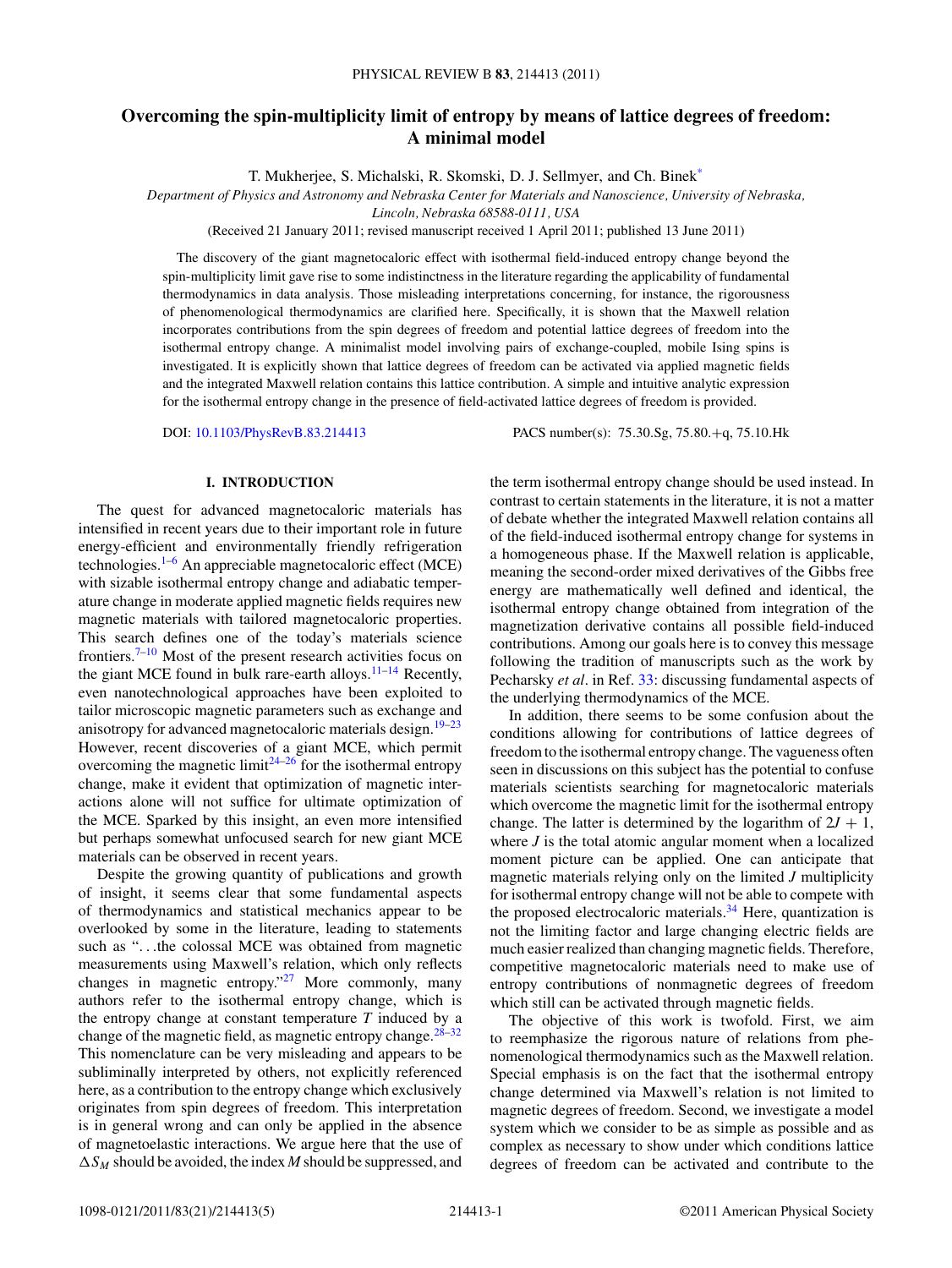<span id="page-1-0"></span>magnetic field-induced isothermal entropy change. We finally bring these two points together and show explicitly that the integrated Maxwell relation contains this lattice contribution, if present, despite the fact that the field integral is taking place over the temperature derivative of the magnetization. It is the absence of elastic variables in the Maxwell relation which, in a naïve view, may appear counterintuitive and hence can lead to the wrong conclusion that field-dependent lattice effects are not included in this integral.

Contributions to the isothermal entropy change which are not magnetic in origin can only exist if there is coupling between spin and elastic degrees of freedom, giving rise to a free-energy coupling term with a dependence on the magnetic field *H* such that the total Gibbs free energy *G* reads  $G_{total}(T,H) = G_{spin}(T,H) + G_{lattice}(T) +$  $G_{spin-lattice}(T,H)$ . It is the field-dependent spin-lattice contribution  $G_{spin-<sub>lattice</sub>}(T,H)$  which creates the possibility of overcoming the multiplicity limit  $\Delta S_{\text{max}}^J = S_J (H = 0)$  –  $S_J(H \to \infty) = nR \ln(2J + 1)$ . The latter spin-multiplicity limit  $\Delta S_{\text{max}}^J$  originates from  $S_J(T,H) := -(\partial G_{\text{spin}}/\partial T)_H$ and has therefore no contribution from the lattice degrees of freedom, because the regular term G<sub>lattice</sub> has no field dependence. We show explicitly in a minimalist microscopic model that a term of the form *G*spin<sup>−</sup>lattice(*T,H*) contributing to the isothermal entropy change requires nonlinear spin-lattice coupling. Evidently, magnetocaloric materials can only take advantage of lattice degrees of freedom if nonlinear coupling is sizable.

We use our minimalistic Hamilton function to calculate the Gibbs free energy and from that the isothermal entropy change, showing the possibility of overcoming  $\Delta S^J_{\text{max}}$ . Moreover, we calculate the magnetization  $M(T,H)$  and show for the latter that in fact the numerically integrated Maxwell relation can generate an isothermal entropy change  $\Delta S > nR \ln(2J + 1)$ , which of course is identical with the analytically derived  $\Delta S$  using the free-energy expression. This explicit proof given by our specific model may retrospectively appear redundant because one may argue that there is no need to reconsider established thermodynamics. However, the existing tendency to reason on the basis of models and microscopic considerations, together with a general propensity to consider statistical physics superior to phenomenological thermodynamics, is motivation enough for the explicit confirmation of the integrated Maxwell relation. The work outlined here serves as an explicit reminder that the Maxwell relation, when the prerequisites for its application are fulfilled, provides the complete isothermal entropy change and not just a "magnetic contribution" in case there is more. We hope that our considerations help to clarify some of the recent confusions such as those about Maxwell's relation in the framework of discussions of the lattice contributions to the isothermal entropy change.

#### **II. MINIMALIST CLASSICAL MODEL HAMILTONIAN**

We consider an ensemble of statistically independent constituents of pairs of interacting, mobile classical Ising spins. When neglecting the kinetic energy, the Hamiltonian of an individual Ising spin pair reads

$$
H = \frac{1}{2}D(x_2 - x_1)^2 + J(x_1, x_2)\sigma_1\sigma_2 - h(\sigma_1 + \sigma_2).
$$
 (1)

Here, *D* is the curvature of the harmonic elastic energy,  $J(x_1, x_2)$  is the exchange integral,  $\sigma_{1,2} = \pm 1$  are the classical Ising spin variables, and *h* is an applied magnetic field where constants such as the Bohr magneton, the *g* factor, and the vacuum permeability have been absorbed such that *h* is measured in units of energy. Equation (1) is a minimalistic version of the one-dimensional Ising model with mobile spins similar to the one discussed in the Appendix of Ref. [35.](#page-4-0) We allow for an additional Zeeman term and enable nonlinear spin-lattice interaction via the general dependence of the exchange integral on  $x_{1,2}$ , quantifying the deviations from the equilibrium positions of the atoms 1 and 2. We make the assumption of an exponential dependence of the exchange integral on the spatial separation of the two spins, which reads<sup>[36](#page-4-0)</sup>

$$
J(x_1, x_2) = J_0 e^{-(x_2 - x_1)/a}, \tag{2}
$$

where *a* determines the length scale on which the exchange interaction decays. We restrict our consideration to the case of small deviations from the equilibrium positions such that  $(x_2 - x_1)/a$  becomes a small parameter. We use the latter to expand Eq. (2) up to first order and second order, respectively. Substituting this expansion into Eq. (1) leaves us with two systematically progressing approximations  $H_{\alpha}$  and  $H_{\beta}$  of our minimalistic model Hamiltonian

$$
H_{\alpha} = \frac{1}{2}Dy^2 + J_0 \left[1 - \frac{y}{a}\right] \sigma_1 \sigma_2 - h(\sigma_1 + \sigma_2),
$$
  
\n
$$
H_{\beta} = \frac{1}{2}Dy^2 + J_0 \left[1 - \frac{y}{a} + \frac{y^2}{2a^2}\right] \sigma_1 \sigma_2 - h(\sigma_1 + \sigma_2),
$$
\n(3)

where  $y = x_2 - x_1$  is proportional to the normal coordinate of the vibrational motion.

Next we evaluate the canonical partition function and from that the Gibbs free energy per spin pair for  $H_{\alpha}$  and  $H_\beta$ , respectively. We integrate out the classical variable  $0 \leq \alpha$  $y/a \leq \infty$  and take into account the spin products  $\{\sigma_1 \sigma_2\}$  = {1*,* − 1*,* − 1*,*1} and spin sums{*σ*<sup>1</sup> + *σ*2}={2*,*0*,*0*,* − 2} of the four spin configurations. As a result, we obtain for  $H_\alpha$  in the limit of small exchange energy in comparison with the elastic and the thermal energy  $k_B T$ 

$$
G_{\alpha}(T, h)
$$
  
=  $(2h + J_0) - \frac{J_0^2}{2a^2D} - k_B T \ln \left(1 + e^{\frac{4h}{k_B T}} + 2e^{\frac{2(h + J_0)}{k_B T}}\right)$   
 $- k_B T \ln \sqrt{\frac{\pi k_B T}{2a^2 D}}.$  (4)

This limit above justifies neglecting quantum considerations including the kinetic energy term in the Hamiltonian.

We are interested in the isothermal entropy change  $\Delta S =$  $S(T, h = 0) - S(T, h \rightarrow \infty)$ . Therefore, only the term  $\tilde{G}_{\alpha} =$  $-k_B T \ln(1 + e^{\frac{4h}{k_B T}} + 2e^{\frac{2(h+J_0)}{k_B T}})$  $k_B T$  ) of Eq. (4) which depends on *h* and *T* needs to be considered. It is straightforward to show from the temperature derivative of  $\tilde{G}_{\alpha}$  and intuitively that asymptotically for  $k_B T \gg |J_0|$  the maximum isothermal entropy change becomes  $\Delta S_{\alpha} = S_{\alpha}(T, h = 0)$  –  $S_{\alpha}(T, h \to \infty) = k_{\text{B}} \ln 4$ . This is in accordance with  $\Delta S_{\text{max}} =$  $2k_B$  ln 2, obtained from the limiting expression given by the logarithm of the spin multiplicity of a quantum mechanical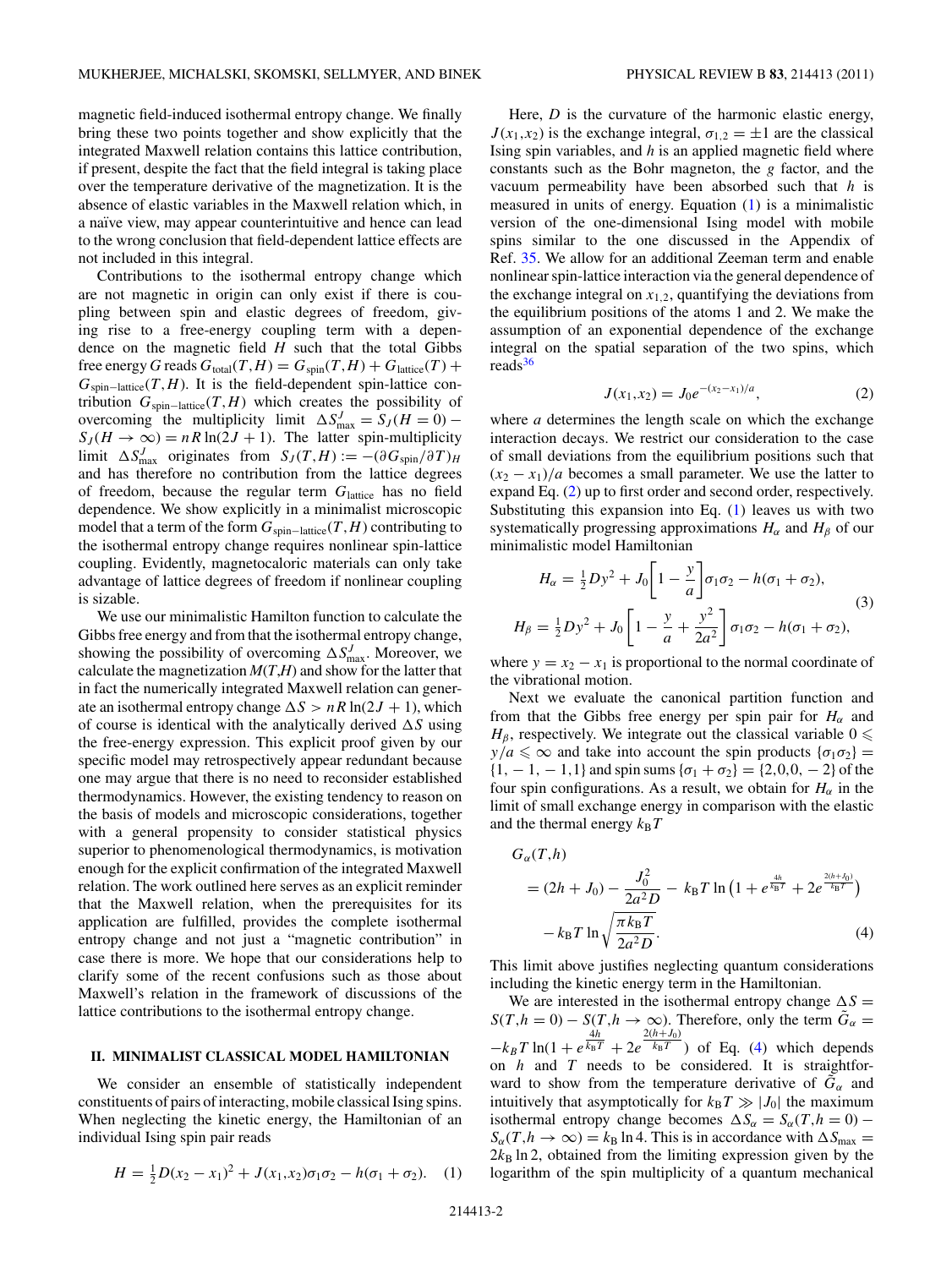<span id="page-2-0"></span>spin 1/2 system, where two such spins are involved in our model Hamiltonian. Evidently, the spin-lattice coupling in linear approximation has no effect on the isothermal entropy change induced by a magnetic field in the classical limit. In fact, the term  $\tilde{G}_{\alpha}$ , which completely determines the isothermal entropy change, does not depend on the parameter *a* which controls the spin-lattice coupling. A model Hamiltonian of the form  $H_{\alpha}$  is therefore not able to create an entropy contribution which originates from nonmagnetic degrees of freedom.

The situation changes when considering  $H_\beta$ . Again we restrict ourselves to the limiting case where the elastic energy is large in comparison to the exchange energy and temperatures are sufficiently high. Then the Gibbs free energy  $G_\beta$  reads

$$
G_{\beta}(T,h) = (2h + J_0) - k_{\text{B}}T \ln \left\{ \exp\left(-\frac{J_0(4h + 3J_0) - 4a^2 D(h + J_0)}{2(a^2 D - J_0)k_{\text{B}}T}\right) \sqrt{\frac{2\pi k_{\text{B}}T}{a^2 D - J_0}} + \sqrt{\frac{\pi k_{\text{B}}T}{2(a^2 D + J_0)}} \right\}
$$

$$
\times \left[ \exp\left(\frac{4h}{k_{\text{B}}T} + \frac{J_0^2}{2k_{\text{B}}T(a^2 D + J_0)}\right) + \exp\left(\frac{J_0^2}{2k_{\text{B}}T(a^2 D + J_0)}\right) \right].
$$
 (5)

It is straightforward to show that in the limit of large *a*, Eq.  $(5)$  reduces to Eq.  $(4)$  up to an irrelevant field- and temperature-independent constant. In contrast to Eq. [\(4\)](#page-1-0), we see that the nonlinear Hamiltonian  $H_\beta$  generates terms in the free energy, which depend on the magnetic field, temperature, and exchange as well as the elastic constant *D*. Next we show that this is the ingredient allowing for  $\Delta S$  $k_B$  ln(2*J* + 1) via a magnetic-field activation of nonmagnetic degrees of freedom through nonlinear spin-lattice coupling.

From  $S = -(\partial G_{\beta}/\partial T)_{h}$  we calculate  $\Delta S_{\beta}(T, h) =$  $S_\beta(T, h = 0) - S_\beta(T, h)$  in the limit  $k_B T \gg |J_0|$ , which simplifies in the limit  $\Delta S_\beta(T, h \to \infty) = S_\beta(T, h = 0)$  –  $S_\beta(T, h \to \infty)$  into the intuitive approximate expression

$$
\Delta S_{\beta}(T, h \to \infty) = \frac{k_{\rm B} J_0}{2a^2 D} + k_{\rm B} \ln 4,\tag{6}
$$

showing that the conventional limit determined by the logarithm of the spin multiplicity is exceeded by the term  $\frac{k_B J_0}{2a^2 D}$ , which allows for an intuitive interpretation.

Clearly, in the absence of spin-spin exchange such as paramagnetic materials, entropy originating from elastic degrees of freedom cannot be harnessed. Likewise, a sensitive dependence of the exchange on the spatial spin separation expressed in accordance with Eq. [\(2\)](#page-1-0) through a small characteristic exponential decay length *a* increases spin-lattice coupling and enhances the impact of the lattice degree of freedom on the entropy change. Finally, if the elastic energy  $a<sup>2</sup>D$  is large in comparison with  $k_B T$ , there is no significant thermal excitation of the elastic degree of freedom and hence no significant contribution from the latter to the isothermal entropy change.

## **III. COMPARISON BETWEEN INTEGRATED MAXWELL RELATION AND ENTROPY OF THE MODEL HAMILTONIAN**

Next we calculate the magnetization  $M =$ −[*∂Gβ* (*T,h*)*/∂h*]*<sup>T</sup>* and use the resulting *M* vs *h* isotherms for numerical integration of the Maxwell relation  $(\frac{\partial M}{\partial T})_h = (\frac{\partial S}{\partial h})_T$ . The latter provides the isothermal entropy change  $\Delta S$  as a function of *h*. The result from the Maxwell relation is then compared with the analytically calculated isothermal entropy

change determined directly from  $S = -(\partial G_{\beta}/\partial T)_{h}$ . This comparison provides explicit confirmation that the Maxwell relation includes the lattice degrees of freedom.

Specifically, we calculate the magnetic moment per spin pair for the set of parameter  $J_o/k_B = 0.1$  K and  $a^2D/k_B =$ 0.49 K. These values fulfill the constraint  $a^2D \gg J_0$  under which we performed the classical calculation of the Gibbs free energy based on the Hamiltonian  $H_\beta$ . In addition, we limit our investigation to a temperature region such that  $k_B T$  is large in comparison with elastic and exchange energies such that our classical consideration becomes meaningful.

Figure 1 shows a representative set of isotherms *M* vs *h* for  $4 K \le T \le 100 K$  in temperature steps of  $\Delta T = 2 K$ . The complete data set used for the entropy calculation via Maxwell's relation involves the isotherms for  $3 K \le T \le$ 100 K in steps of  $\Delta T = 0.01$  K.

Figure [2](#page-3-0) shows the entropy calculated via the integrated Maxwell relation (magenta open circles) using the magnetization data selectively displayed in Fig. 1. The black solid



FIG. 1. Representative isotherms *M* vs *h* for  $0 \le h/k_B \le 30$  K calculated with  $J_o/k_B = 0.1$  K and  $a^2D/k_B = 0.49$  K for 4 K  $\leq$  $T \le 100$  K displayed in steps  $\Delta T = 2$  K.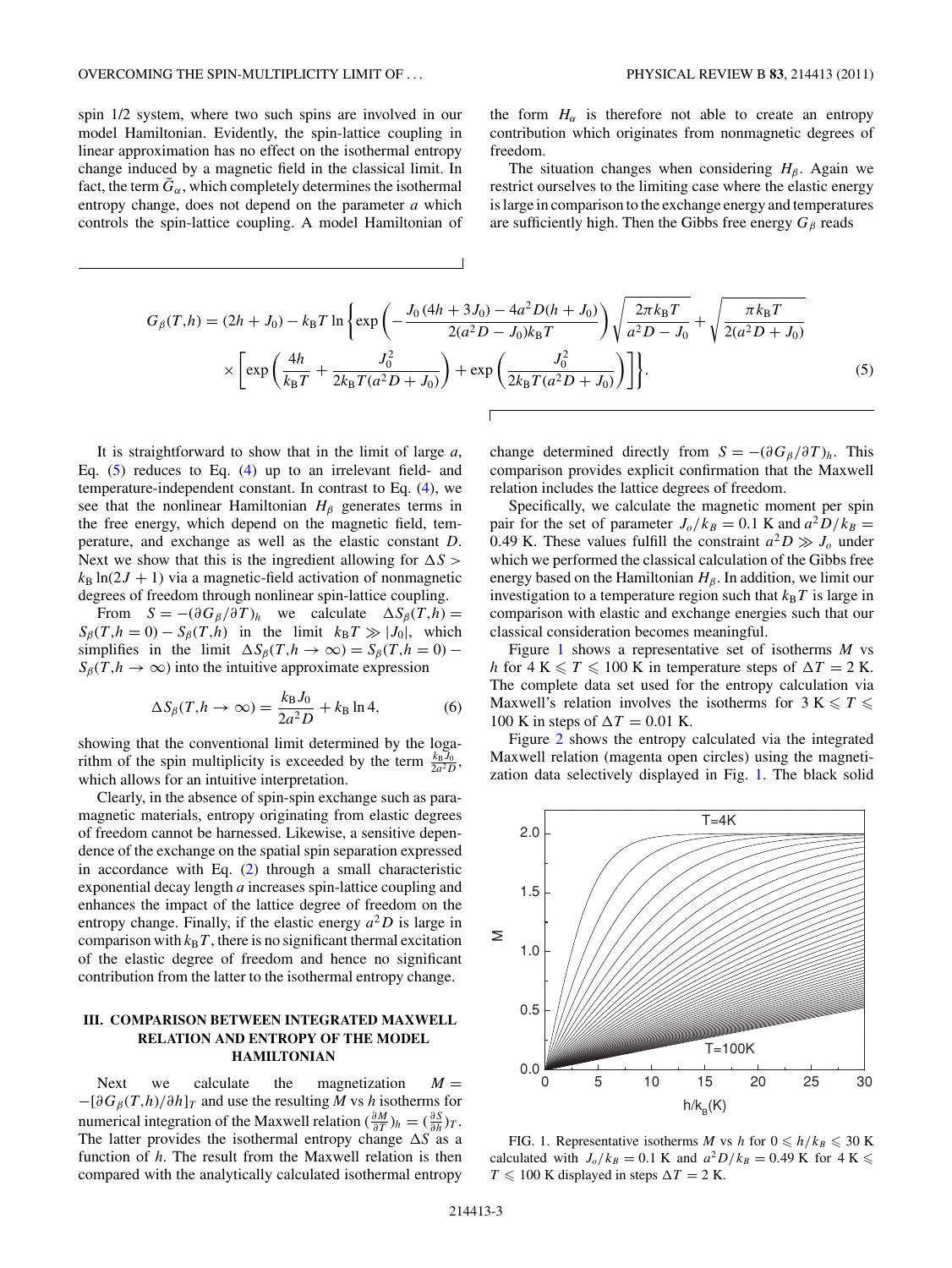<span id="page-3-0"></span>

FIG. 2. (Color online) Entropy  $\Delta S_{\beta}(T,h)$  (black solid lines) vs *T* calculated from Gibbs free-energy derivatives for  $J_0 = 0.1$  K and  $a^2D/k_B = 0.49$  K displayed at constant magnetic fields 2 K  $\leq$  $h/k_B \le 100$  K in field steps  $\Delta h/k_B = 2$  K. Open circles (magenta) show entropy calculated via the Maxwell relation using magnetization data such as the isotherms shown in Fig. [1.](#page-2-0) The lower dotted blue line represents the maximum entropy limit based of spin-multiplicity only. The upper dotted red line shows the maximum isothermal entropy change which includes the magnetoelastic contribution using the microscopic parameters  $J<sub>o</sub> = 0.1$  K, and  $a<sup>2</sup>D/k<sub>B</sub> = 0.49$  K. The inset shows the result of the temperature dependent area determined from numerical integration of the  $-\Delta S$  vs *T* curve for  $h/k_B = 30$  K. The dashed horizontal line marks its theoretical limiting value of 60 K.

lines in Fig. 2 show the isothermal entropy change  $\Delta S_\beta(T, h)$ calculated analytically from  $S = -(\partial G_{\beta}/\partial T)_{h}$ . For clarity,  $\Delta S_\beta(T, h)$  curve are displayed in field steps of  $\Delta h / k_B = 2$  K. The perfect coincidence of circles with the lines implies that the Maxwell relation contains the entropy contributions of both the spin degrees of freedom as well as the lattice degrees of freedom. There is, within numerical uncertainties, no difference between the result from the integrated Maxwell relation and  $\Delta S_{\beta}(T,h)$  calculated analytically from  $S = -(\partial G_{\beta}/\partial T)_{h}.$ 

The lower dotted blue line in Fig. 2 represents the value of  $\Delta S_{\text{max}}^J$ , which for  $J = 1/2$  reads  $\Delta S_{\text{max}}^J / k_B = 2 \ln 2 = 1.38$ . The upper dotted red line shows the maximum isothermal entropy change achievable in our model with magnetoelastic coupling using the microscopic parameters above. This limit is

clearly above the magnetic limit  $\Delta S_{\text{max}}^J / k_B = 2 \ln 2$  indicating explicitly that lattice degrees of freedom can contribute to the isothermal field-induced entropy change as they do in real systems in the case of the giant MCE. The validity of our simple approximate Eq. [\(6\)](#page-2-0) is also prominently evident in this figure. A calculation of the limiting approximate expression  $\Delta S_{\beta}(T, h \to \infty) = \frac{k_B J_0}{2a^2 D} + k_B \ln 4$  yields  $\Delta S_{\beta}(T, h \to \infty) =$  $1.488k<sub>B</sub>$ , which is in excellent agreement with our numerically calculated value of  $\Delta S_\beta(T, h \to \infty) = 1.494 k_B$ .

The inset of Fig. 2 shows a semilogarithmic plot of Area $(T) = -\frac{1}{k_B} \int_0^T \Delta S(T') dT'$  evaluated through numerical integrations of the  $-\Delta S/k_B$  vs. *T* data for  $h/k_B =$ 30 K. An area sum rule is known to hold such that  $\lim T \to \infty$  Area(*T*) =  $\mu_0 V M_s \Delta H / k_B$ , where *VM*<sub>s</sub> is the saturation magnetic moment and  $\Delta H$  is the magnetic field change which induces the isothermal entropy change.<sup>[25](#page-4-0)</sup> In accordance with the area sum rule, our numerically calculated function Area(*T*) shows an asymptotic approach of the limiting value  $\mu_0 V M_s \Delta H$ , which is given by the saturation value  $(\sigma_1 + \sigma_2)h/k_B = 60$  K in the reduced variables of our model with  $h/k_B = 30$  K and  $\sigma_{1,2} = 1$ . The fact that the sum rule applies is further evidence that the Maxwell relation includes all contributions to the entropy change, including those originating from elastic degrees of freedom.

### **IV. SUMMARY**

We have clarified the misleading interpretation of what is sometimes called in the literature magnetic entropy change. The magnetic field-induced isothermal entropy change can in fact contain lattice contributions other than just spin degrees of freedom. In addition, we reemphasized that those contributions are fully contained in the Maxwell relation if the latter is applicable. We used a minimalistic model of Ising spin pairs and made it as complex as necessary to show that the activation of lattice degrees of freedom requires nonlinear magnetoelastic coupling. Moreover, we showed explicitly that lattice degrees of freedom can help to overcome the spin-multiplicity limit of entropy as it does in the giant magnetocaloric effect. Here, however, we show the impact of elastic coupling on the magnetocaloric effect already in the absence of magnetic long range order.

#### **ACKNOWLEDGMENTS**

This research was supported by NRI, NSF Career DMR-0547887 (T.M. and Ch.B.), and by the DOE (DE-F602- 04ER46152) and NCMN (R.S. and D.J.S.).

\* cbinek2@unlnotes.unl.edu

- 1V. K. Pecharsky and K. A. Gschneidner Jr., [Int. J. Refrig.](http://dx.doi.org/10.1016/j.ijrefrig.2006.03.020) **29**, 1239 [\(2006\).](http://dx.doi.org/10.1016/j.ijrefrig.2006.03.020)
- 2V. K. Pecharsky and K. A. Gschneidner Jr., [J. Magn. Magn. Mater.](http://dx.doi.org/10.1016/S0304-8853(99)00397-2) **200**[, 44 \(1999\).](http://dx.doi.org/10.1016/S0304-8853(99)00397-2)
- 3S. L. Russek and C. Zimm, Int. J. Refrig. **29**[, 1366 \(2006\).](http://dx.doi.org/10.1016/j.ijrefrig.2006.07.019)
- <sup>4</sup>K. A. Gschneidner Jr., V. K. Pecharsky, and A. O. Tsokol, [Rep.](http://dx.doi.org/10.1088/0034-4885/68/6/R04) Prog. Phys. **68**[, 1479 \(2005\).](http://dx.doi.org/10.1088/0034-4885/68/6/R04)
- 5C. Zimm, A. Boeder, J. Chell, A. Sternberg, A. Fujita, S. Fujieda, and K. Fukamichi, Int. J. Refrig. **29**[, 1302 \(2006\).](http://dx.doi.org/10.1016/j.ijrefrig.2006.07.014)
- 6[\[http://en.wikipedia.org/wiki/Magnetocaloric\\_effect\]](http://en.wikipedia.org/wiki/Magnetocaloric_effect) and references therein.
- 7V. Provenzano, A. J. Shapiro, and R. D. Shull, [Nature \(London\)](http://dx.doi.org/10.1038/nature02657) **429**[, 853 \(2004\).](http://dx.doi.org/10.1038/nature02657)
- 8T. Krenke, E. Duman, M. Acet, E. F. Wassermann, X. Moya,
- L. Manosa, and A. Planes, Nat. Mater. **4**[, 450 \(2005\).](http://dx.doi.org/10.1038/nmat1395)